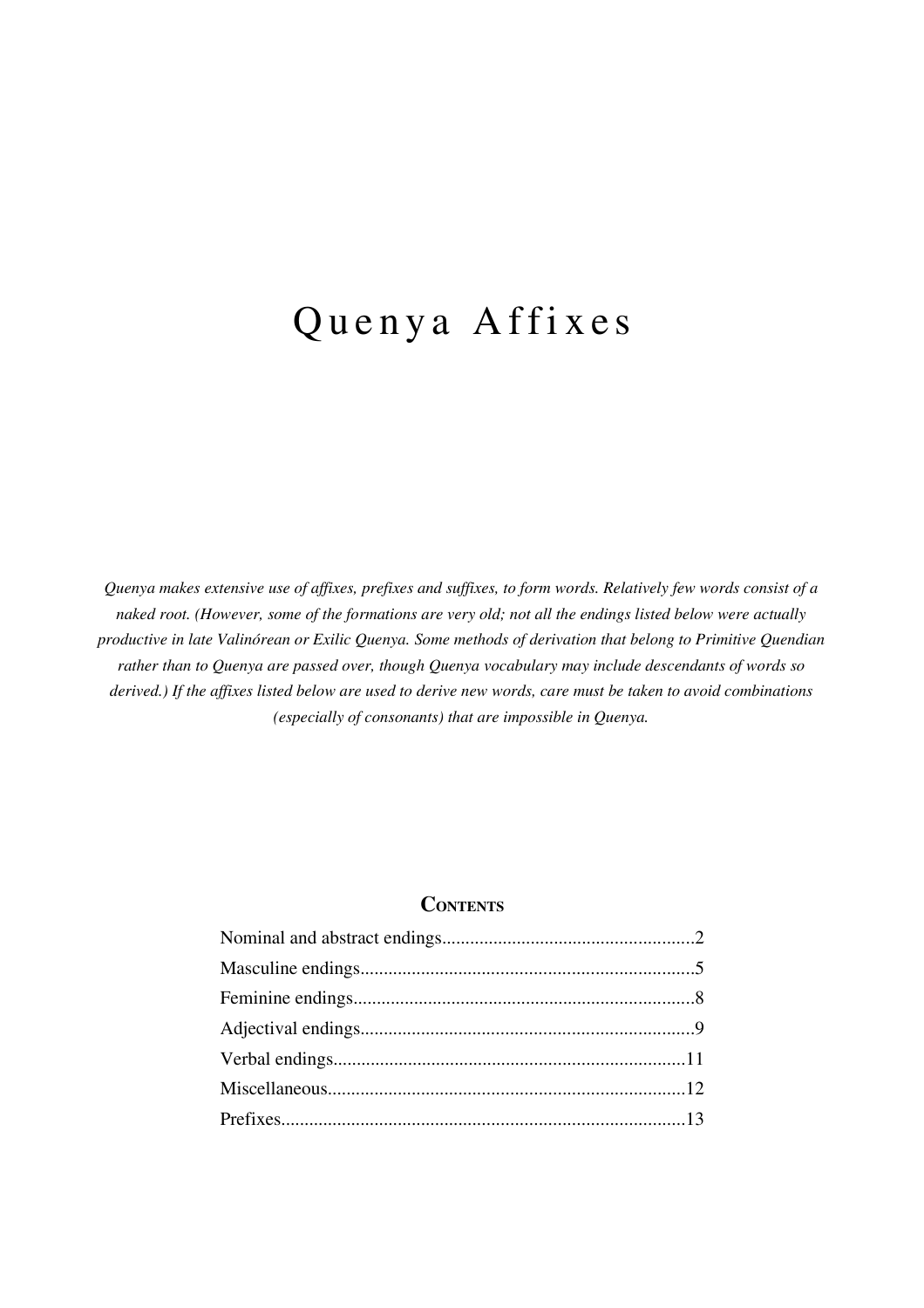### **NOMINAL AND ABSTRACT ENDINGS**

*This is a list, not intended to be exhaustive, of endings occurring on Quenya nouns. (The stems referred to, KOR, GALA, PAR etc., are found in the Etymologies in LR:347-400 unless any other reference is given.) Besides the endings listed here, common nouns can be derived from the naked stem by adding any of the vowels -a, -ë, -o or (very rarely) -u; this is sometimes combined with lengthening of the stem vowel, sometimes not: porë "flour" from POR, mírë "jewel" from MIR, róma "loud sound" from ROM, malo "pollen" from SMAL. (The few nouns in -i seem to be feminine; see Feminine endings below.) The final consonant of the stem may be doubled or undergo nasal infixion before the final vowel is added (e.g. quetta "word" from KWET "say", quinga "bow" from KWIG; primitive forms \*kwettâ, \*kwingâ).*

- -at: in hyapat "shore", lanat "weft", sarat "Rúmilian letter" (SKYAP, LAN, WJ:396). Basic meaning unknown; may represent simply an extended form of the stem. It some cases it seems to denote something produced by the corresponding verbal action, like lanat "weft" from LAN "weave". Very likely, the words in -at are examples of the so-called kalat-stems, formed by suffixing of the stem vowel (so-called ómataina, WJ:417) and adding -t (see WJ:392). If so, the ending is not actually -at, but only -t (cf. rukut derived from RUKU [WJ:389]; this word does not seem to have any descendant in Quenya).
- -ba: perhaps an allomorph of -wa (see below) occurring after m: romba "trumpet" from ROM "loud noise, horn-blast". Alternatively, the B of -ba is simply part of a "medial fortification"  $M > MB$ .
- -ë combined with lengthening of the stem-vowel is used to derive what is properly verbal nouns. Sometimes the sense of the derived words drifts from pure abstract to the more concrete, denoting an object or phenomenon that is produced by the corresponding verb: nut- "tie", nútë "knot" (etymologically \*"tying?"), lir- "sing", \*lírë "song" (etymologically \*"singing"; the word is asterisked because it is only attested in the instrumental case: lírinen); cf. also sírë "river" (etymologically "flowing") from sir- "flow". This method of derivation seems to be limited to basic verbal stems of the pattern (consonant-)vowel-consonant. But the ending -ë may also be used to derive abstract nouns from adjectives in -a: aira "holy", airë "sanctity" (PM:363).
- -ië: abstract nouns. In WJ:394 tengwestië "Language [as abstract or phenomenon]" is called an "abstract formation" based on tengwesta "system or code of signs", \*"[any individual] language". (Tengwesta is also glossed "grammar" [TEK], but only referring to the grammar or system of a specific language, not "grammar" as an abstract). Examples of

*- 2 -*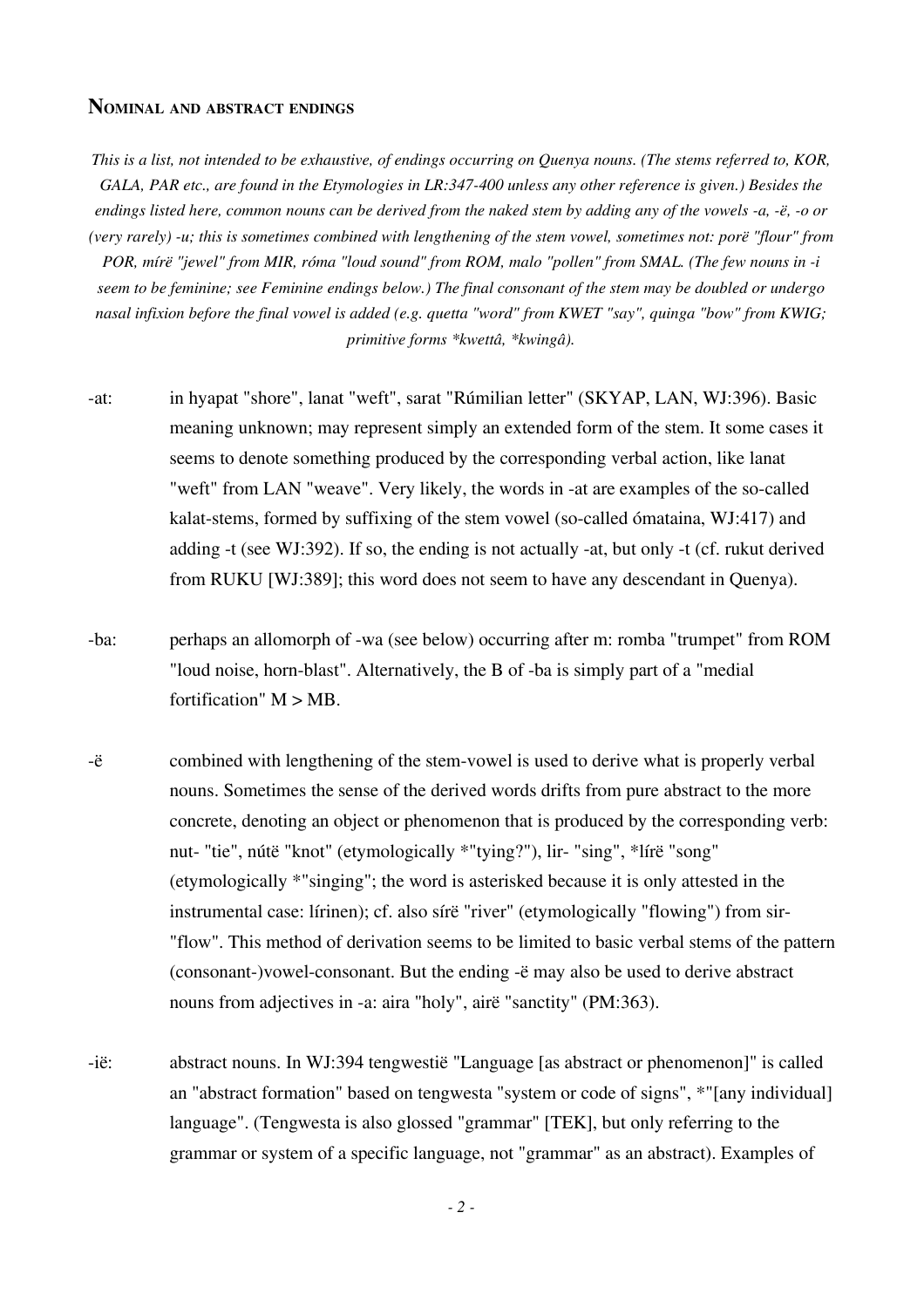-ië from the Etymologies include verië "boldness" from the adjective verya "bold" (or the verb verya- "to dare", BAR) and voronwië "endurance, lasting quality" from the adjective voronwa "enduring, long-lasting" (BORÓN). Note that this ending displaces final -a and the whole ending -ya. Sometimes it may denote a collection of something: sarna "of stone" (SAR), sarnië "shingle, pebble-bank" (UT:463). Cf. also olassië "collection of leaves, foliage" (< lassë "leaf"); the prefix o- means "together" (Letters:282). The word enquië "[six-day] week" from enquë "six" refers to a unit or collection of six (days, in this case).

-lë is typically used to derive verbal nouns: horta- "speed, urge", hortalë "speeding, urging" (KHOR), intya- "guess, suppose", intyalë "imagination" (lit. \*"guessing, supposing", INK), vesta- "wed", vestalë "wedding" (BES). These verbal nouns may be formed directly from the stem when it ends in a vowel: tailë "lengthening" (TAY [or \*TAI] "extend, make long(er)"), cuilë "life, being alive" (KUY "come to life"). In the case of basic stems ending in a consonant, the ending -lë may be added to a nasal-infixed form of them: mancalë "commerce" from manca- "trade", that is in turn derived from MBAKH "exchange", or quentalë "account, history" from KWET- "speak". The ending -lë is also used to derive concrete nouns from an adjective: oia "everlasting", oialë "everlasting [?age]" (Tolkien's handwriting was illegible; OY), aica "sharp", aicalë "a peak" (AYAK), merya "festive", meryalë "holiday" (MBER).

- -ma: ending denoting a thing having something to do with the root meaning, either having its properties or being produced by the verbal action in question, or even being a tool used to accomplish it: corma "ring" from KOR "round" (corma is not found in the Etymologies, but cf. cormacolindor "Ringbearers" in LotR3/VI ch. 4/Letters:308), parma "book" from PAR "compose, put together", neuma "snare" from SNEW "entangle". The "thing" may be abstract or concrete: alma = abstract "good fortune, weal" or more concretely "wealth" (stem GALA "thrive", cf. Quenya alya "prosperous, rich"). It is possible that -ba and -wa are allomorphs of this ending, being used after m and n, respectively.
- -më: usually denotes abstract, or at least rather intangible, things: melmë "love" (mel- vb. "love"; MEL), qualmë "agony, death" (KWAL "die in pain"), hormë "urgency" (KHOR "urge on"), milmë "greed" (MIL-IK), nilmë "friendship" (NIL "friend"). Less abstract, but still intangible is lúmë "time, hour" and lómë "night" (LU and DO3, DÔ, root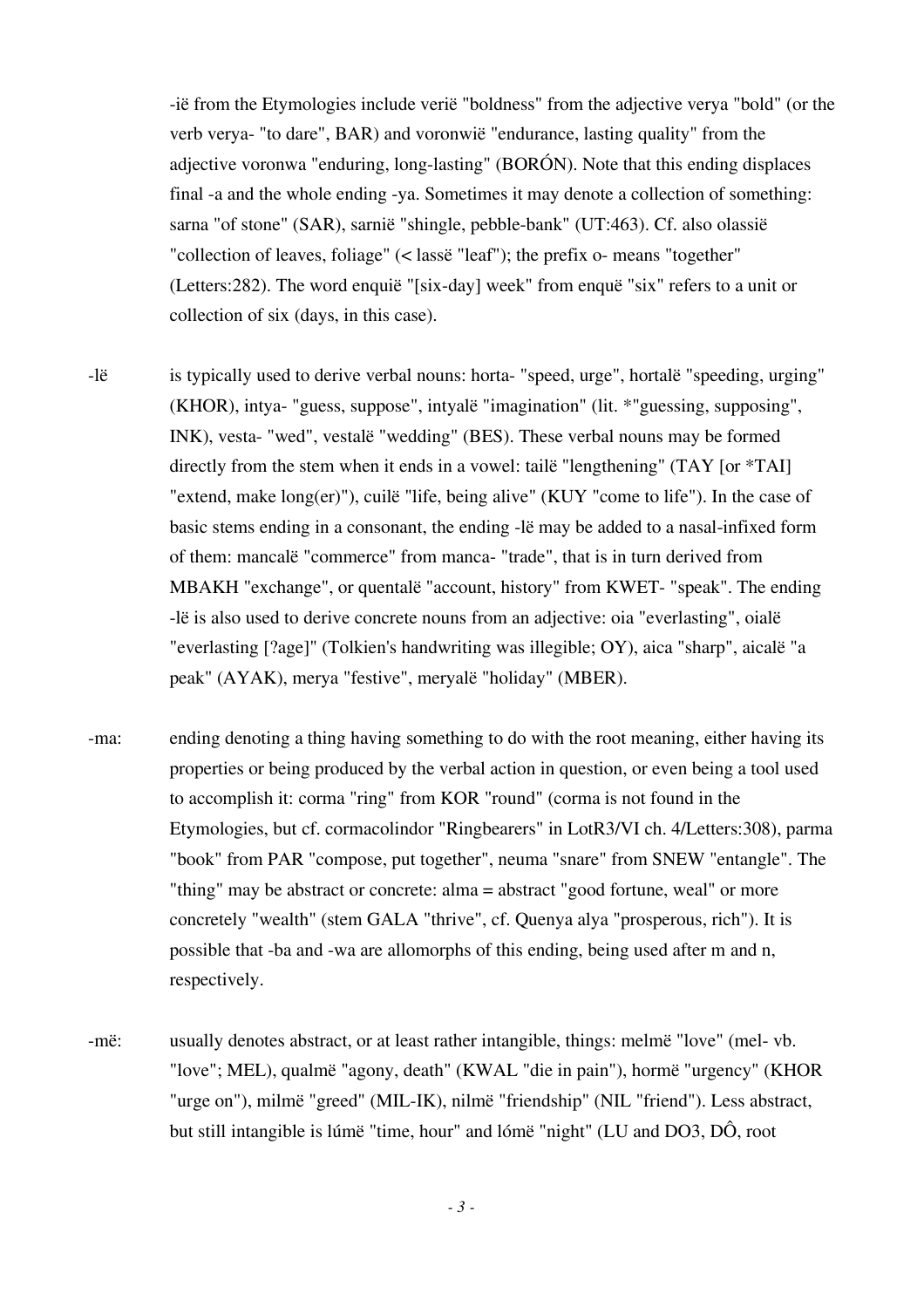meanings not given). Sometimes the basic abstract sense is expanded to include something more concrete: one example is holmë "odour", whereas PQ \*ñolmê (my reconstruction) was a verbal noun "smelling" from derived from ÑOL "smell (intr.)", sc. give out a smell (cf. also laimë "shadow" from DAY "shadow" [as verb?]). Likewise the word telmë "covering" may also be used for a concrete object: "hood" (TEL). Cf. also silmë "starlight" (Appendix E) or "light of Silpion" (Telperion) from the stem SIL "shine silver". In a few cases, -më simply functions as a nominal ending: palmë "surface" from PAL "wide (open)". It this and some other cases it may be said to have a local meaning: undumë "abyss" from undu "under", erumë "desert" from ERE "be alone, deprived", celumë "stream, flow" from KEL "go, run (especially of water)". (It is not clear where the u of erumë and celumë comes from; we must probably assume that the stems also occur in the forms \*ERU, KELU; a root kelu- "flow out swiftly" is actually mentioned in UT:426.)

-në: evidently a nominal counterpart of the adjectival ending -na; compare the adjective corna "round" (KOR) with the noun cornë "[round] loaf" (LT1:257), compare also sarna "of stone" and sarnë "strong place" (lit. \*"something strong as stone"? SAR), cf. also lannë "cloth" from LAN- "weave" (lannë being the nominal counterpart of adjectival \*lanna "woven", hence lannë = "something made by weaving").

-on (-ond-) in andon "great gate", aldëon "avenue" - see -on under Masculine endings below.

- -rë: it seems that X-rë means "state of having/being X" (almarë "blessedness" from alma "good fortune, weal, wealth"). Not to be confused with the feminine ending -rë.
- -së: ending seen on some nouns, like lapsë "babe", litsë"sand" (stems LAP, LIT, meaning not given), also taxë (tacse) "nail" from TAK "fix, make fast", primitive form given as \*taksê. In the case of nixë (nicsë) "frost" from the stem nicu- "be chill, cold" it should be noted that the ending -së displaces the final vowel of the stem (WJ:417). Does this ending also occur on essë "name" from ES "indicate, [?to] name"? Or is it just the final consonant reduplicated?
- -sta: seen in tengwesta "grammar" (TEK) or "system or code of signs" (WJ:394). The Etymologies and WJ:394 do not agree on the origin of the word tengwesta, but if we accept WJ:394 that is the later source, this word is derived from tengwë "indication, sign,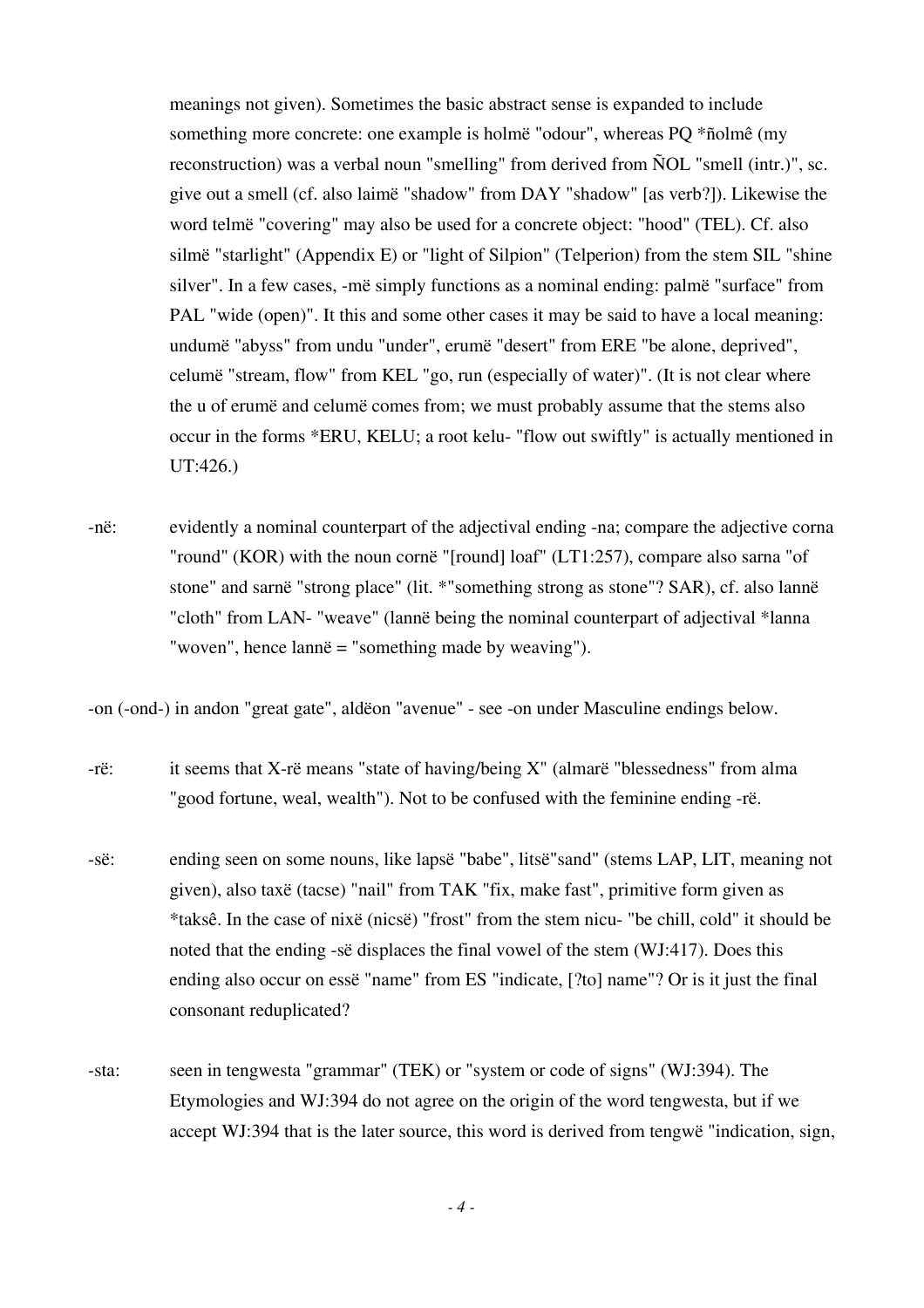token", indicating that X-sta means "set of Xs, system of X's". However, under KHAW primitive \*khau-stâ is defined as "rest-ing", indicating that -stâ (> Quenya -sta) is simply a verbal noun ending. Should we ignore this older source or conclude that -sta has several shades of meaning? Whatever the case, this ending does not seem to be productive in Quenya.

- -t: in nat "thing" from NÂ2 "be": literally \*"something that is". This is almost certainly the same ending -t that is suffixed to the kalat-stems; see -at above.
- -wa: in lanwa "loom" from LAN "weave"; possibly an allomorph of -ma used following n. Not to be confused with the adjectival ending -wa.
- -wë: basically abstracts, like voronwë "faithfulness" (UT:305, 317) evidently from the stem BORÓN. After n, as in this case, -wë may be seen as an alternative form of -më. Words in -wë may also denote something produced by the action described by the root: Thus SKAR- "tear, rend" produces harwë "wound" (primitive \*skarwê; there was probably a semantic glide from full abstract "tearing, rending" to a concrete rent or wound).

# **MASCULINE ENDINGS**

*Many or most of these endings are sometimes agental, denoting one who does what the meaning of the stem expresses, like English -er in thinker derived from think, but sometimes they simply denote masculine gender.* 

- -do: evidently an allomorph of -no (see below) used primarily after l and n. Agental in lindo "singer" from LIN2 "sing". Also in noldo, representing primitive -dô (\*ñgolodô, WJ:383), so this ending must have been distinct from -nô (in form if not in meaning) already in the primitive language. (Following l, -no could have become -do by common dissimilation, but not following n. Cf. Nando, said to descend from \*ndandô, WJ:412.)
- -indo: masculine agental suffix, attested in melindo "lover" (m.) and colindo "bearer" (Cormacolindor "Ring-bearers", LotR3/VI ch. 4). The corresponding feminine ending is -indë.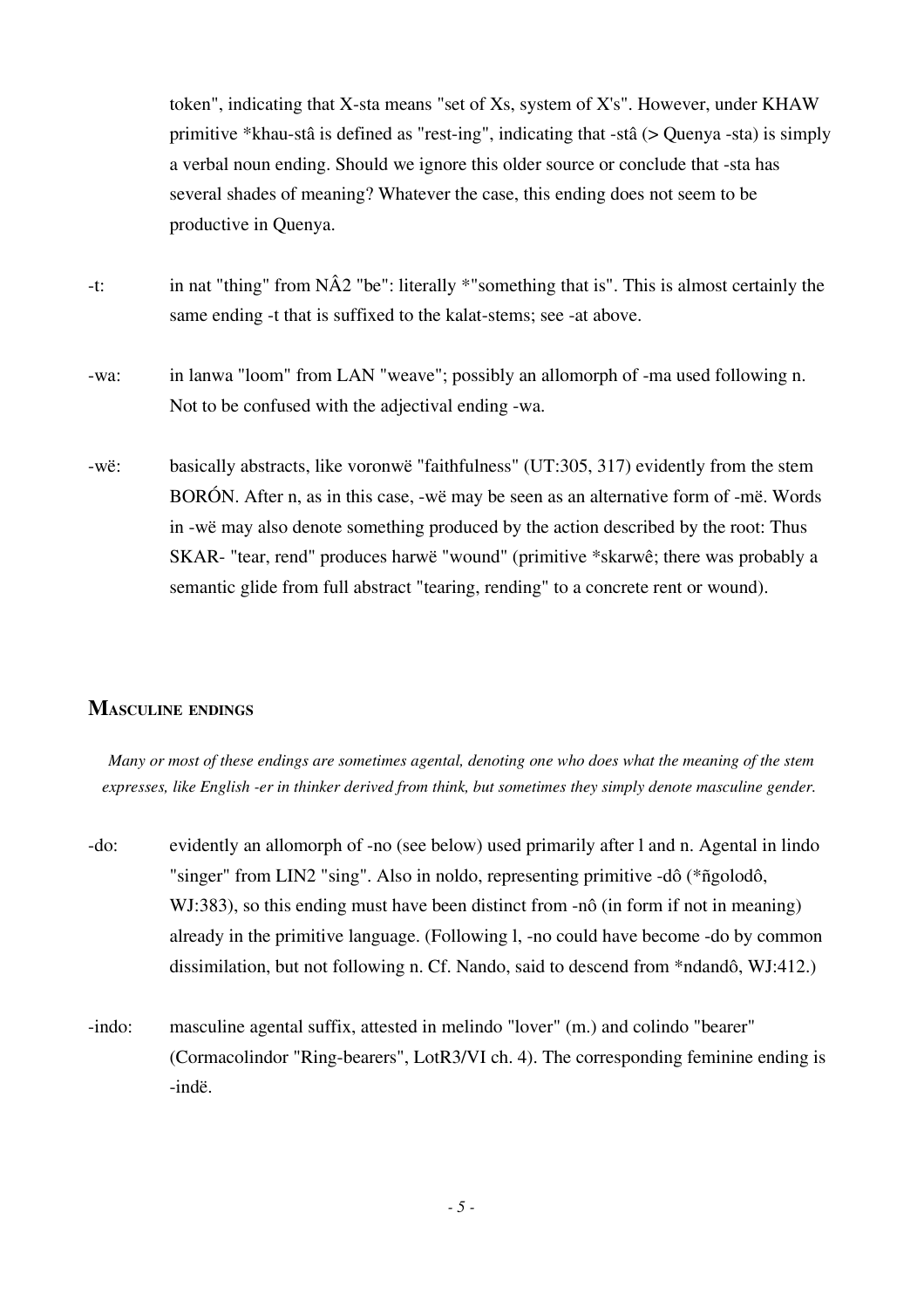- -ion: in morion "dark one", referring to Morgoth (LR:72). Perhaps actually -on (see below) suffixed to the old word \*mori "black" (> Quenya morë as an independent word, MOR). Otherwise, -ion is a patronymic ending "-son" (YON).
- -mo: Tolkien notes that "the ending -mo often appeared in names or titles, sometimes with an agental significance: Ulmo was interpreted as 'the Pourer' < \*UL 'pour out'." (WJ:400. This interpretation of Ulmo was actually another Elvish folk etymology, for the name of this Vala was adopted from Valarin Ulubôz, Ullubôz.) But in ciryamo "mariner" the ending -mo has no agental significance; it is simply added to cirya ship, so the meaning is literally \*"ship-person" or something similar. Likewise Súlimo, Manwë's title, seems to mean \*"wind-person" (súlë, súli- + mo). Other examples are sermo "friend" from SER "love, be fond of (of liking, friendship)" and ingolmo "loremaster" (WJ:383); cf. n(g)ólë "lore"; cf. also the name of the Vala Irmo, "Desirer" (WJ:403). The feminine counterpart of -mo is -më, but this ending is rare.
- -no: yet another masculine ending that is sometimes agental, sometimes not: simply masculine in otorno "(sworn) brother" (< TOR "brother"), agental in tirno "watcher" from TIR "watch, guard" (cf. SKAL2), may be either in samno "carpenter, wright, builder" (meaning of stem STAB not given).
- -o: masculine ending, sometimes with agental significance: tyaro "doer, actor, agent" from the verbal stem tyar- "cause", Pityo nickname \*"little one" from pitya "little" (PM:353). In PM:340, this ending (there with an undefined diacritical mark) is called a "pronominal suffix" and defined as "a person, somebody". It appears that this ending is properly masculine.
- -on: "ending (of male names)" (WJ:400). This is from a context dealing with Sindarin, but this ending is valid in Quenya as well: compare the names Sauron and Ancalimon with the adjectives saura "foul" and ancalima "most bright". According to Letters:380, Sauron was originally Thaurond (th there being spelt with a Greek letter), and the final d may be preserved before an ending (e.g. genitive \*Saurondo). Compare Sindarin lhathron "listener" from primitive \*la(ns)ro-ndo (LAS2) and Quenya fion "?hawk" (Tolkien's handwriting was illegible) from the stem PHI; the plural is given as either fioni or fiondi, so the primitive form may have been \*phiondo (my reconstruction). We also find andon "great gate" (andond-) from ando "gate" (AD). These words indicate that the ending -on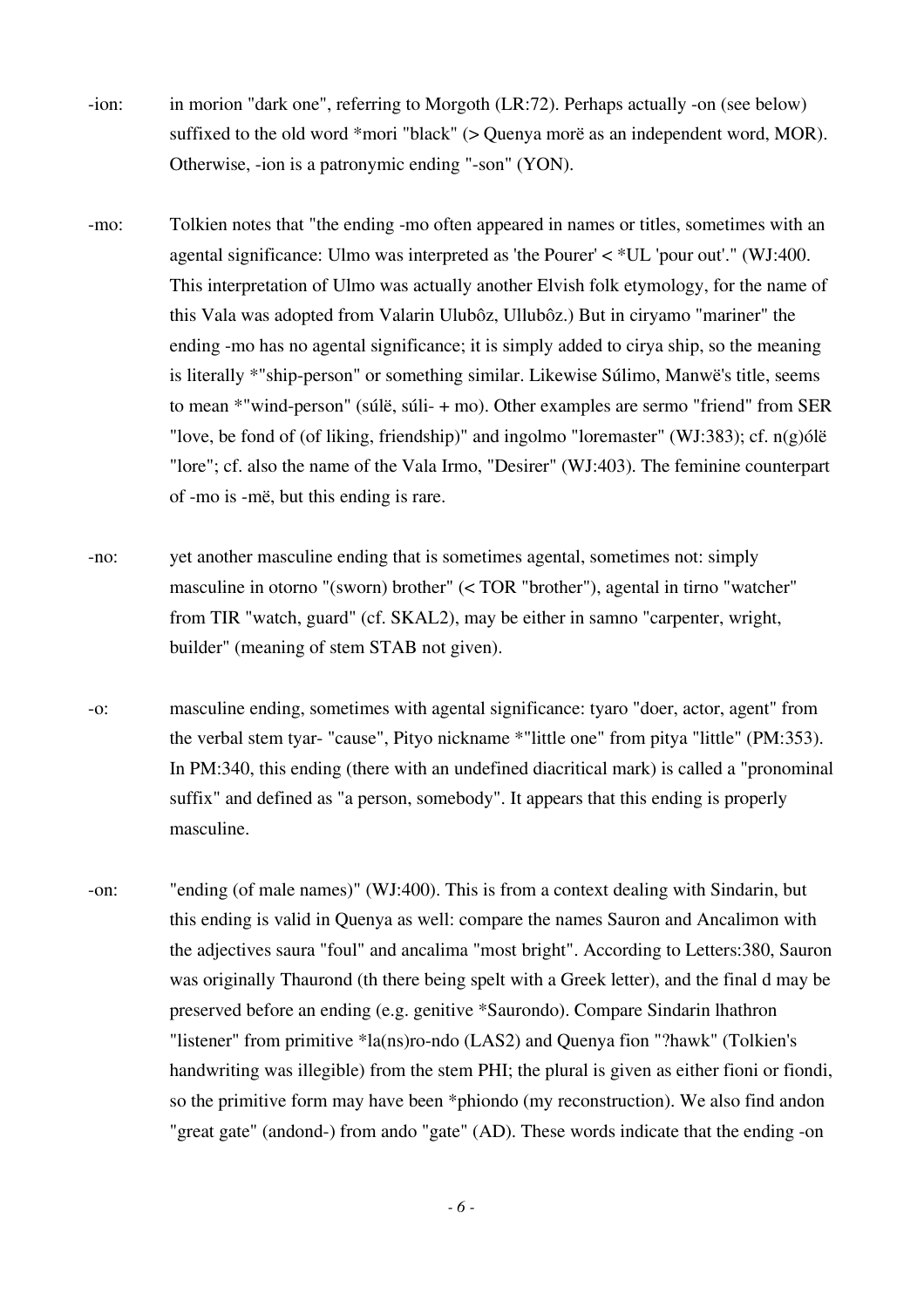is not exclusively used on names. Cf. also aldëon "avenue" < adj. aldëa "tree-shadowed" (LT1:249), though this is very early "Qenya" and may not may full authority. These words are obviously not masculine; they do not even denote animates.

- -r or -ro: agentive endings (WJ:371), like English -er: ista- "know" > istar "wizard, \*knower" (in Letters:202, Tolkien translates Istari as "those who know"); \*envinyata- "renew" > Envinyatar "renewer", The endings  $-$ r and  $-$ ro may also be added to nouns:  $X-r(0)$  then meaning "person having X, having to do with X", as istya "knowledge"  $>$  istyar "scholar, learned man". It is possible that the ending -r does not mark sex, while -ro is explicitly masculine (like -rë is explicitly feminine). Cf. ontaro, ontarë "parent", m. and f., respectively (ONO). It seems that the ending -ro forms its plurals in -ri; since this would also be the plural form of -rë, the distinction of sex is lost in the plural: ontari "parents".
- -u: masculine ending, sometimes with agental significance: ERE- "be alone" > Eru "The One, God", KHER- "rule, govern" > heru "lord" The word ainu is a special case. This word, denoting one of the angelic spirits originally brought into being by the One Creator, was actually a loan from Valarin ayanûz. But the Elves thought ainu looked like a personal, nominalized form of a (till then) non-existing adjective \*aina, and so they actually started to use this adjective, giving it the meaning "holy", holiness being the prime characteristic of the Ainur (WJ:399). This folk etymology indicates that the ending -u (beside -o) was very frequently used to derive personal, nominalized forms from adjectives. The feminine equivalent of -u seems to be -i; see below. (But plural forms like Ainur evidently refer to the entire race, with no distinction of sex. This is probably true of several of the masculine endings given here.)
- -wë: according to LR:398 an "abstract suffix" occurring in names like Manwë, Elwë, Ingwë, Finwë. However, Tolkien later decided that it was simply an element meaning "person", "generally but not exclusively masculine" (PM:340 - the sole attested case of a woman having a name in -wë is Elenwë). In Letters:282, Manwë is translated "blessed being". (It has also been explained as a borrowing from Valarin Mânawenûz; see WJ:399.)

*- 7 -*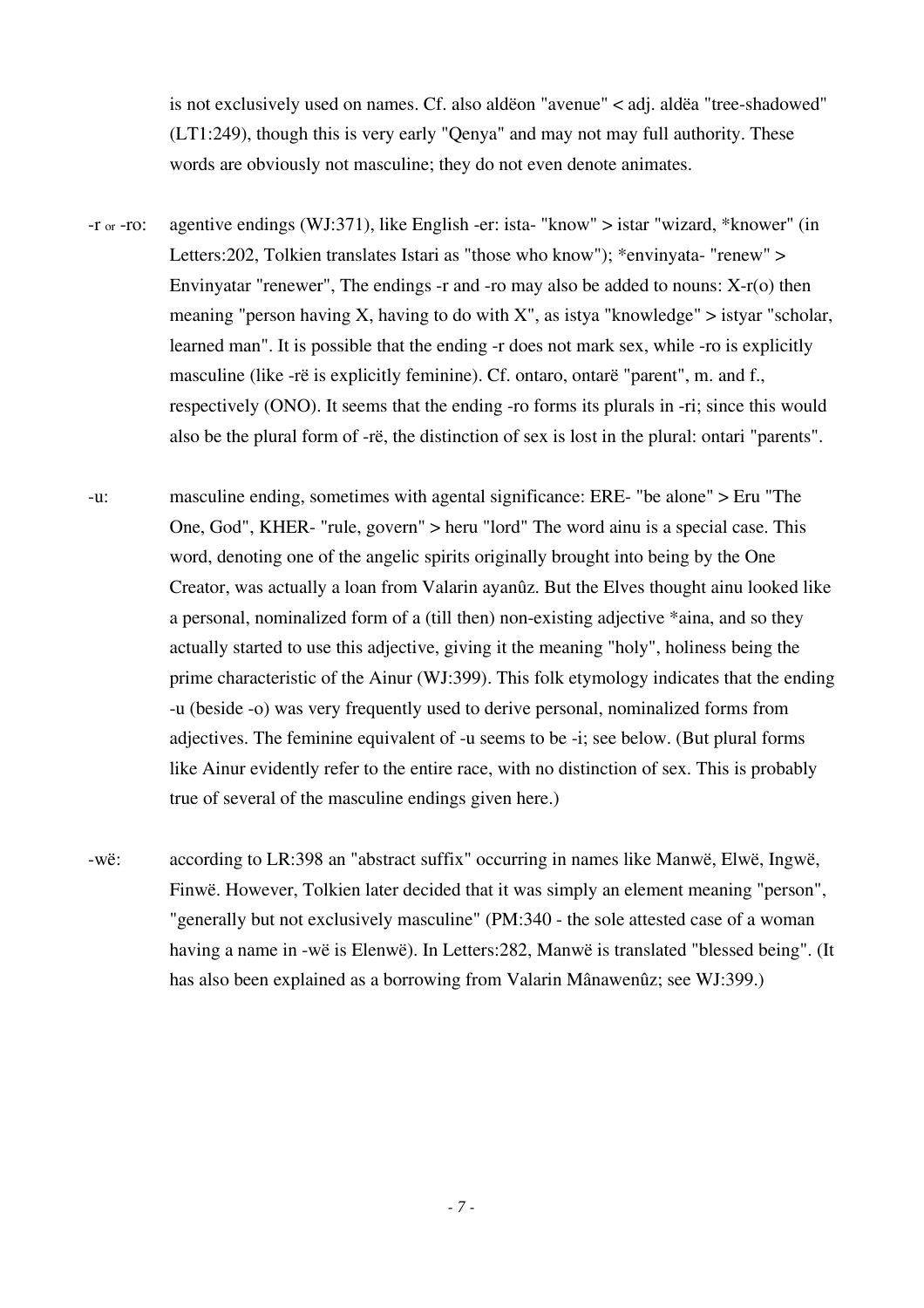## **FEMININE ENDINGS**

#### *These are often direct counterparts of the masculine endings.*

- -ë: feminine ending, evidently the counterpart of masculine -o: antë "[female] giver" from anta- "give" (the Etymologies, entry ANA1, gives anto "[male] giver", though in LotR anto is said to mean "mouth"). Not to be confused with the abstract or adjectival ending -ë.
- -i: feminine ending, evidently the counterpart of masculine -u. Compare heru lord with heri lady, cf. also tári "queen", aini "female ainu".
- -ië: feminine ending. Valië "female Vala"; cf. also feminine names like Amárië. As is evident from the example Vala/Valië, this ending can displace a final vowel. Not to be confused with the abstract ending -ië.
- -iel: "daughter", as in Uinéniel "Daughter of Uinen" (UT:182).
- -issë: feminine agental suffix, attested in melissë "lover" (f.). Cf. also PM:345.
- -indë: feminine agental suffix, apparently the feminine equivalent of -indo, attested in Serindë "Broideress" (though translated "Needlewoman" in PM:333).
- -llë: feminine agental suffix, only attested in Tintallë "Kindler" < tinta- "kindle, make to sparkle". Note: -llë is also used as a diminutive ending, see below.

-më: the feminine equivalent of the masculine ending -mo: sermë "(female) friend", sermo "(male) friend" - both from SER "love, be fond of (of liking, friendship)". This ending appears to be rare, perhaps because it is easily confused with the nominal ending -më.

-rë: feminine ending, with agental meaning in Vairë (older \*Weirê "Weaver", stem WEY "weave"), but not in Ilmarë, the name of a Maia (from Ilma "starlight"). Not to be confused with the abstract ending -rë or the ending -rë denoting a set of something.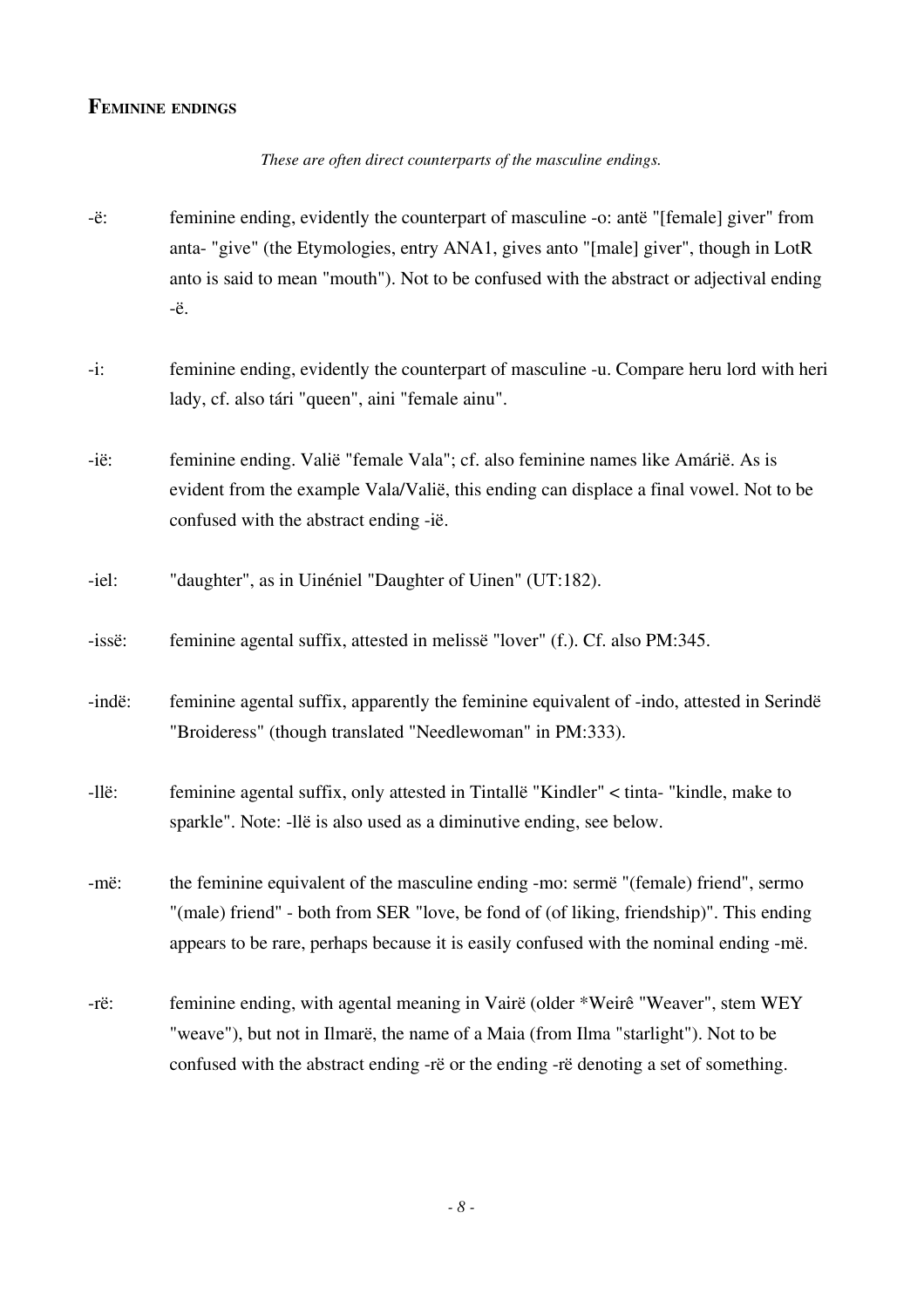#### **ADJECTIVAL ENDINGS**

*These are quite numerous. Note, however, that adjectives never end in -o or -u in mature Quenya.*

| $-a$ : | general adjectival ending: olórë "dream", olórëa "dreamy" (LT1:259).                                                                                                                                                                                                                                                                                                                                                                                                                                                                                                                                  |
|--------|-------------------------------------------------------------------------------------------------------------------------------------------------------------------------------------------------------------------------------------------------------------------------------------------------------------------------------------------------------------------------------------------------------------------------------------------------------------------------------------------------------------------------------------------------------------------------------------------------------|
| -arwa: | "having", e.g. aldarwa "having trees, tree-grown" from alda "tree" (3AR, in LR:360).                                                                                                                                                                                                                                                                                                                                                                                                                                                                                                                  |
| -ba:   | perhaps the form -wa (see below) takes after m: himba "adhering, sticking" from KHIM-<br>"stick, cleave, adhere". In this case the ending takes on an almost participal meaning.                                                                                                                                                                                                                                                                                                                                                                                                                      |
| -ca:   | adjectival ending used on stems ending in a vowel: PHAU "gape" > fauca "open-<br>mouthed, thirsty, parched, thirsty", POY (meaning not given) > poica "clean, pure". Cf.<br>also GAYA- yielding *gayakâ (called an "adjectival form" in PM:363) > Quenya aica<br>"fell, terrible, dire" after syncope. This ending is very old (Primitive Quendian *-kâ) and<br>may not be productive in later Quenya. (Notice that in the Etymologies, Tolkien derived<br>aica from a stem AYAK, not as later from GAYA- with this ending. The ending as such<br>is nonetheless found in the Etym material as well.) |

- -da: see -na below.
- -ë: rare adjectival ending, among our few examples is lissë "sweet", evidently derived from the stem LIS "honey" (this adjective is not found in the Etymologies, but occurs in Namárië). Some adjectives may seem to display a longer ending -në, as in carnë "red", varnë "swart". However, these words also exemplify the adjectival ending -ë, for the -nis part of the root (KARÁN, BARÁN). This -ë descends from Primitive Elvish \*-i, a common ending in colour-adjectives. - Note that -ë is also an abstract and feminine ending.
- $-e$ a: represents either  $-e$  + a, as in olórë "dream" > olórëa "dreamy", or earlier \*-aya and \*oya, sc. the ending -ya (see below) added to a stem ending in some vowel: alda "tree", adjective \*aldaya/\*aldaia (my reconstruction) > aldëa "tre-shadowed" (LT1:249).
- -ima: "X-ima" often means "X-able", "apt to X" or "worthy of X-ing": cf. a couple of such adjectives with the privative prefix ú- "un-": From the verbal stem not- "count" is derived únótima "uncountable", and from quet- "speak" comes úquétima "unspeakable". Note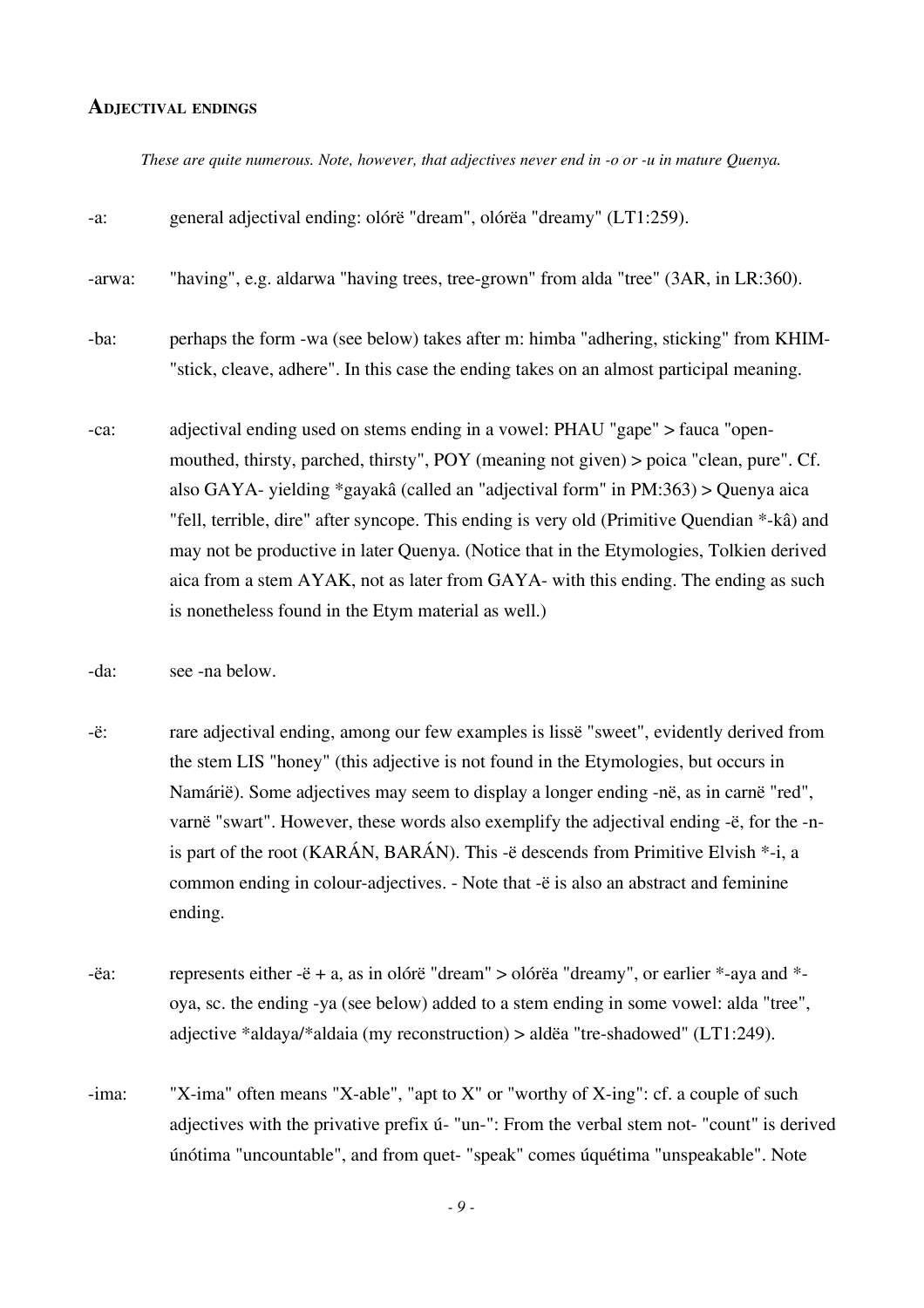that the ending -ima causes the stem-vowel to become long if it is not followed by a consonant cluster (tyelima "final" [KYEL] and mirima "free" [MIS] do not fit this pattern; here and in some other cases -ima seems to function simply as an adjectival ending). Cf. also Fírimar, translated "those apt to die" in WJ:387 (cf. fir- "fade, die"). Here the adjective is used as a noun and takes the nominal plural ending.

-in: in qualin, firin, both meaning "dead" (KWAL, PHIR), cf. also quorin "drowned" (LT1:264).

- -ina is evidently a longer form of -in: malina "yellow" (SMAL), telpina "of silver" (KYELEK). That -ina should be understood as a longer variant of the ending -in mentioned above is confirmed by the fact that an adjective meaning "open, free, cleared (of land)" is given as latin(a) under LAT.
- -inqua: ending with the basic meaning "full": alcarinqua "glorious" basically means \*"glory-full" (alcar "glory" + -inqua). WJ:415 also mentions an alternative ending \*-unqua (only the archaic form -uñkwâ is actually given) that was used to derive adjectives "applied to things heavy, clumsy, ugly or bad". No such adjectives are attested, though.
- -itë or -ítë, rare adjectival ending: hanuvoitë "male", inimeitë "female" (INI). Cf. also maitë "handy" from má "hand" (MA3) and hloníti "phonetic" (pl.; sg. \*hlonítë; WJ:395), clearly derived from \*hlon "sound" (only pl. hloni is attested", WJ:394).
- -na: basically the ending of the past (or passive) participle, still used in Quenya, but it is sometimes difficult to tell these participles apart from adjectives, or impractical to introduce this distinction at all. Thus harna "wounded" from SKAR- "tear, rend" (primitive \*skarnâ). In cuina "alive" from the stem KUY- "come to life, awake", the adjective describes the condition one is in having completed the action denoted by the verbal stem (cf. the semantic relationship between the English verb go vs. the corresponding past participle gone). The ending -na may dissimilate to -da following L, as in helda "naked" from primitive \*skelnâ (stem SKEL).
- -rin: an ending frequently found in the names of languages, Sindarin, Vanyarin, Valarin etc. But such words could also be used as general adjectives: "When the historians needed a general adjective 'Quendian, belonging to the Elves as a whole', they made the new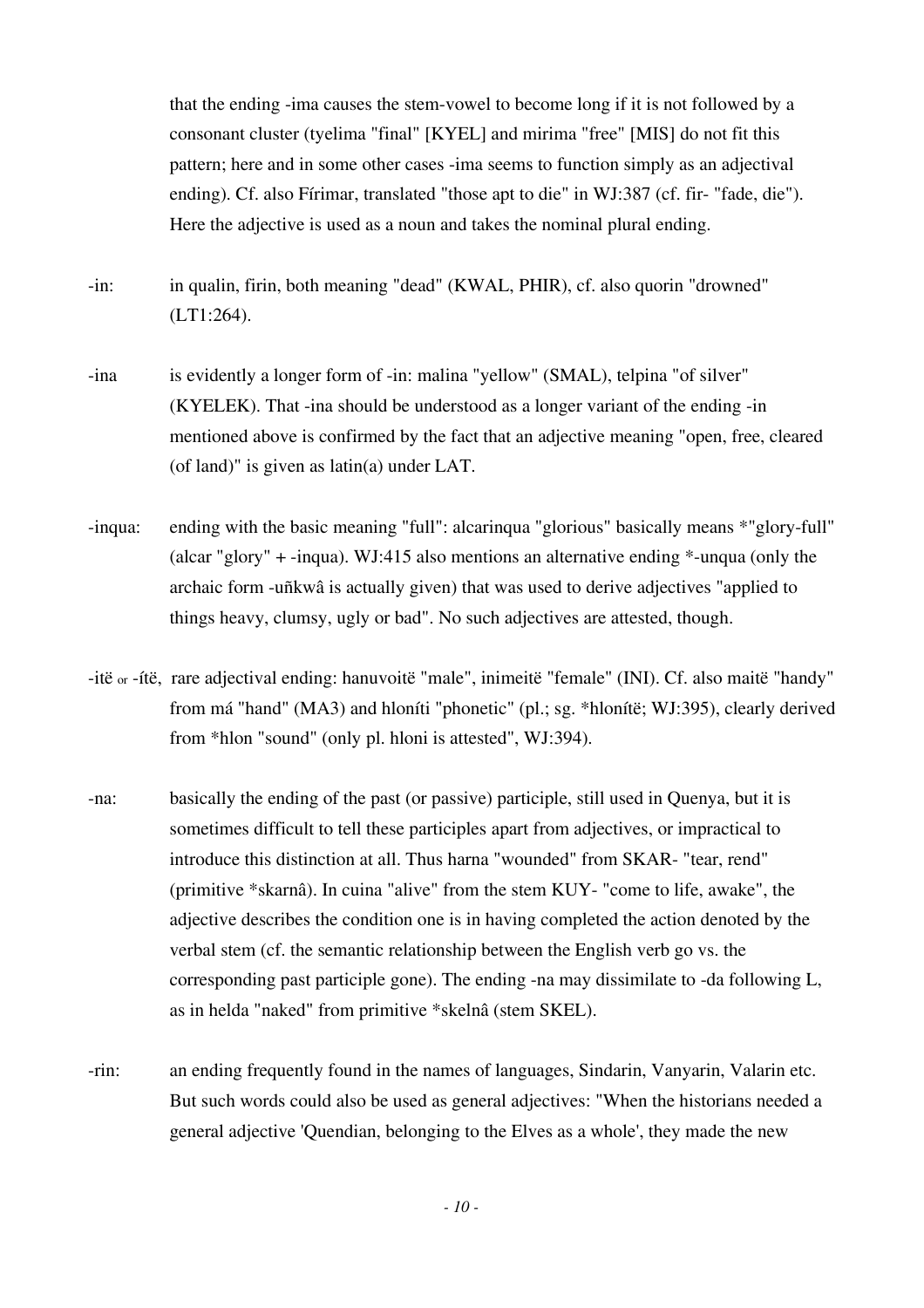adjective Quenderin (on the model of Eldarin, Ñoldorin, etc" (WJ:407). These words could be called ethnic adjectives. Sometimes expanded to -rinwa: Noldorinwa, Sindarinwa.

| in telepsa "of silver" (KYELEP). Probably not productive in Quenya.<br>-sa: |  |
|-----------------------------------------------------------------------------|--|
|-----------------------------------------------------------------------------|--|

-wa: adjectival ending that sometimes seems related to the possessive ending -va, sometimes not: anwa "real, actual, true" (ANA2), Noldorinwa "Noldorin" (see -rin).

-vëa: adjectival ending with the specific meaning "-like": él "star", elvëa "starlike", pl. elvië. (The long é in él becomes short before the cluster lv.)

-viltë, -valta: "-less" (see Parma Eldalamberon #11 p. 23), evidently used to derive adjectives like "worthless" etc., but no such adjective is attested. This ending belongs to very early "Qenya", but no corresponding ending is known from mature Quenya.

-ya: general adjectival ending: númen "west", númenya "western". (Note: -ya is also a frequent verbal ending, apparently unrelated.) See also -ëa above. Adjectives in -ya (as well as other endings) may also be used and inflected as nouns. Attalya "Bipeds" (WJ:389) is clearly an adjective \*attalya "two-footed, two-legged" (atta "two" + tal- "foot" + ya) with the nominal plural ending  $-r$ .

# **VERBAL ENDINGS**

*There are only a few verbal endings.*

-ya: general verbal ending: sirya- "flow" from the stem SIR of similar sense. It does not seem that this ending modifies the meaning of the stem in any way. It must not be confused with the frequent adjectival ending -ya, which is apparently unrelated.

-sa: evidently a "frequentative" ending, attested in lapsa- "lick (frequentative)" (LAB). The ordinary verb lav- evidently means to lick on something once. Not to be confused with the adjectival ending -sa (that seems to be equally rare).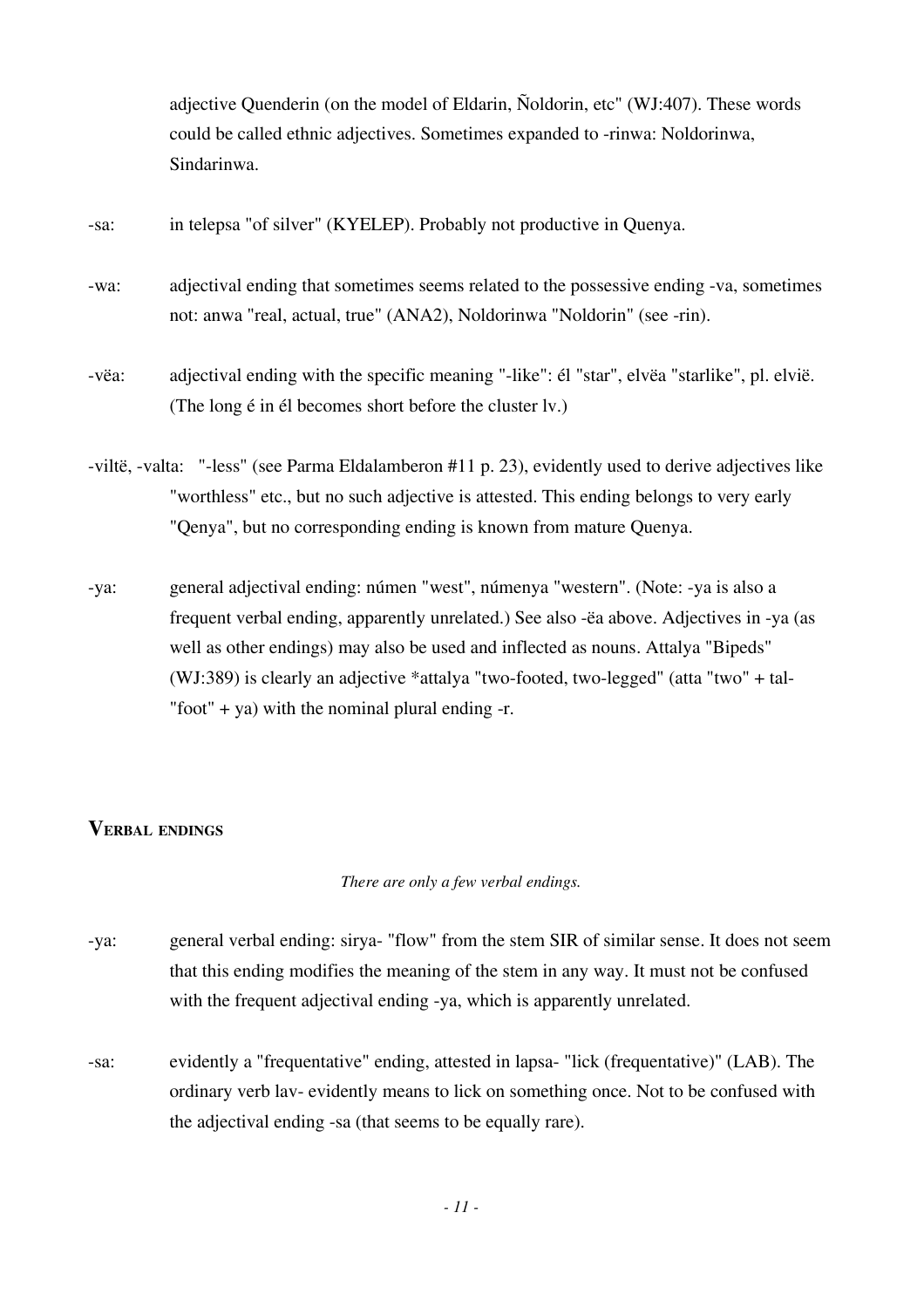-ta: another general verbal ending, sometimes just as general as -ya, sometimes with a causative meaning: tul- "come", tulta- "summon" (= make come) (TUL), airë adjective "holy", airita- "hallow" (= make holy) (according to Vinyar Tengwar # 32 p. 7, this word occurs in the unpublished material). But in some cases, this ending seems to be chosen on the basis of euphony alone, sc. it is often used on stems ending in a vowel or semivowel: roita "pursue" from ROY "chase", caita "lie" from KAY "lie down" (the verb caita is not given in the Etymologies, but is attested in Namárië).

*There are also examples of verbs being derived from adjectives, like cúna "bent" > cúna- "bend" (MC:223), or harna "wounded" > harna- "wound" (SKAR).*

## **MISCELLANEOUS**

#### *Some endings of various meaning:*

- -il: In siril "rivulet" from sir- "flow", the ending seems to denote an impersonal agent (but it may be just a variant form of the diminutive ending -llë, see below). Cf. also sicil "dagger, knife" from SIK (no root meaning given) and tecil "pen" from TEK- "write"; the primitive form is given as \*tekla; the i evidently intruded after the loss of final short \*-a to break up the final cluster \*-kl. In at least one word, -il seems to function as a normal agental ending: \*nacil "victor", only attested (in the form -dacil) in compounds like Hyarmendacil "South-victor", the name assumed by a Gondorian king. Surely this element is to be derived from \*ndakla, the stem NDAK meaning "slay" (LR:375).
- -incë: diminutive ending: atar "father", Atarincë "little father" (PM:353) In UT:195, Zamîn adresses young Ancalimë as hérincë, evidently meaning \*"little lady" (heri "lady", see KHER; but the long é in hérincë may suggest that this word is derived from hér-, the form of heru "lord" that used before an ending [PM:210], indicating that the ending -incë does not show sex).
- -llë: diminutive ending. Nandë "harp", nandellë "little harp" (ÑGAN. Also in nellë "brook"? [NEN] Cf. nén "water" - hence \*nen-lë > nellë, lit. \*"small [stream of] water"?) Not to be confused with the feminine ending in Tintallë.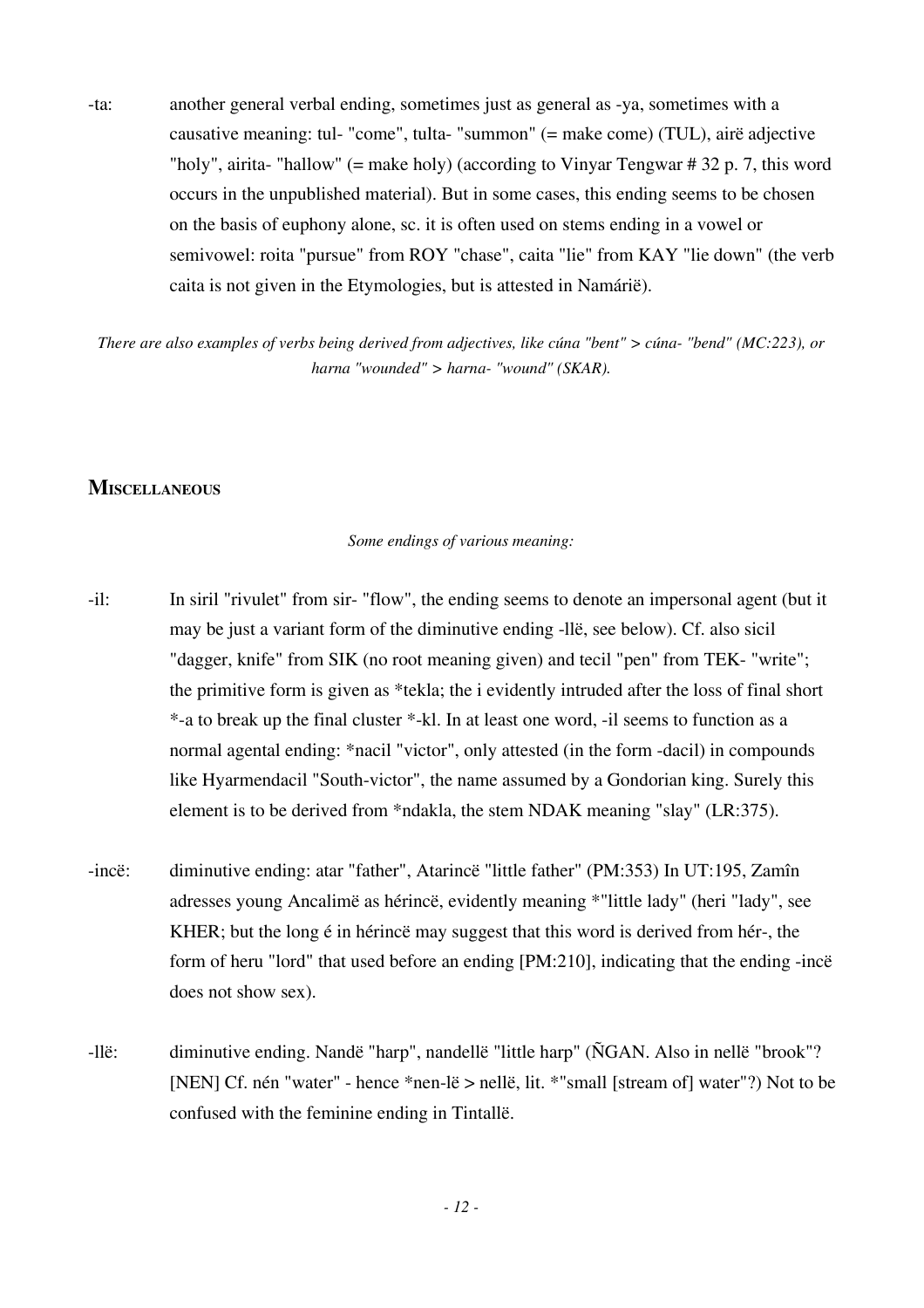- -në: a set of something: carca "tooth", carcanë "row of teeth" (KARAK).
- -rë: ending denoting a collection of the things in question: fanya "cloud", fanyarë "the skies...the upper airs and clouds" (MC:223). Could the ending -në, that seems to be of similar sense, simply be a misreading for -rë? Should carcanë read \*carcarë?
- -ssë: suffix denoting abstract or locality, not to be confused with the locative ending (though that may be related). Examples of such derivation include Vala "angelic power, god" > valassë "divinity" (BAL), laiqua "green" > laiquassë "greenness" (LT1:267), handa "intelligent" > handassë "intelligence" (KHAN), hópa "harbour" > hopassë "harbourage" (KHOP; the long ó of hópa is shortened), findë "hair" > findessë "a head of hair, a persons hair as a whole" (PM:345). Cf. also celussë "freshlet, water falling out swiftly from a rocky spring" from a root kelu- "flow out swiftly" (UT:426).
- -ya: "suffix of endearment" mentioned in UT:418, seen in Anardilya \*"dear Anardil" (UT:174). Not to be confused with the verbal and adjectival endings -ya.

# **PREFIXES**

*Quenya has a number of prefixes that may be added to nouns and verbs.*

- ala- "not-, un-": Alahasta "Unmarred" (MR:254). This prefix seems to have the power to turn a following verbal stem into a past participle even if no explicit participial ending is present. Unlike ú- (see below), this prefix does not seem to have negative connotations.
- am- "prefix am- up" (AM2), seen in amortala "heaving", literally \*"up-rising", undoubtedly am + ortala (MC:222; orta- = "rise"). Evidently becomes ama- before a consonant; cf. amatixë, dot (tixë) placed above the line of writing, literally \*"up-dot" or \*"over-dot". Also amba- \*"upwards" in Ambalotsë "Uprising-flower" (WJ:318; cf. amba "up, upwards", AM2).
- an- "superlative or intensive prefix" (Letters:279), hence ancalima "most bright" from calima "bright".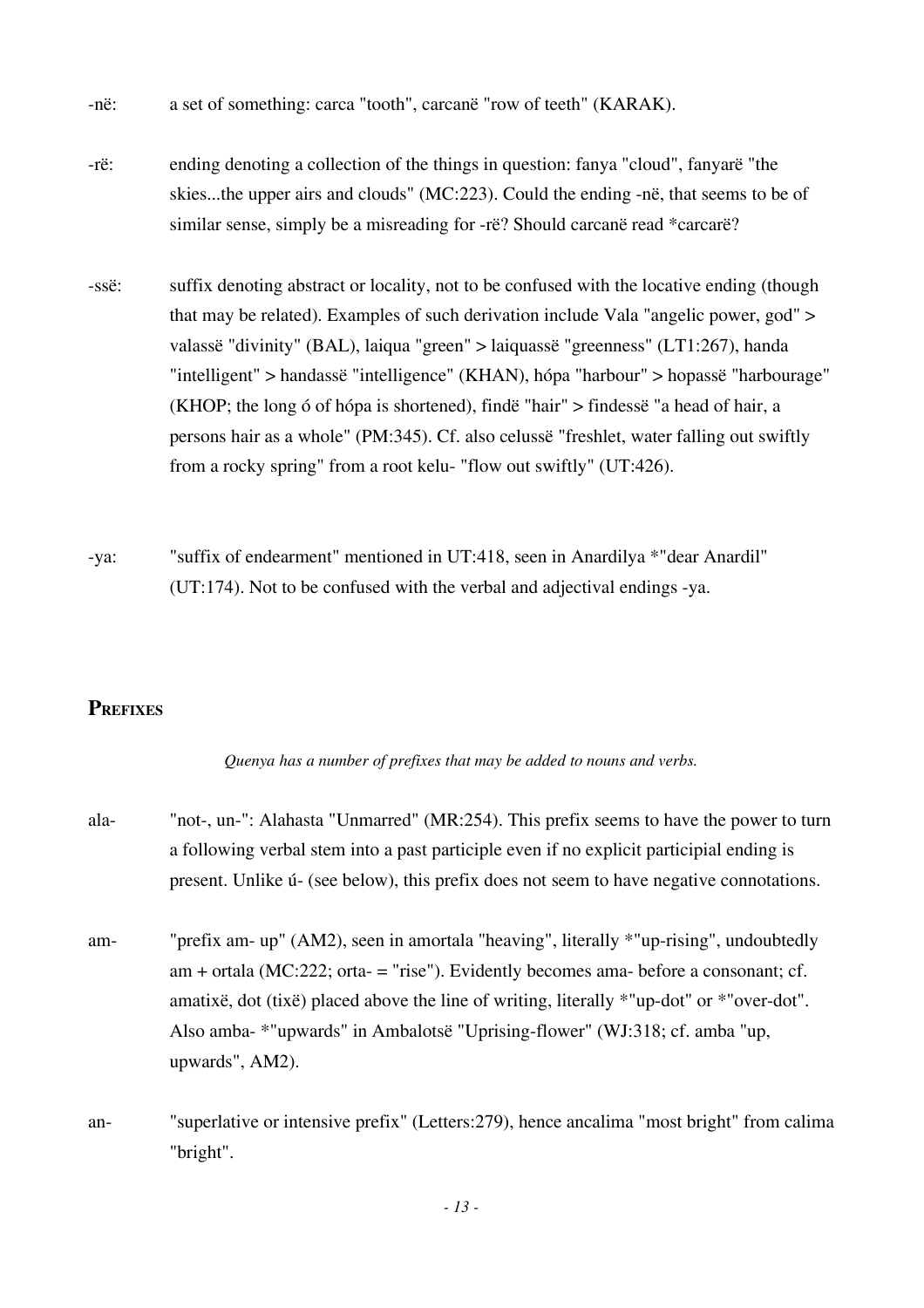- apa- "after", in Apanónar "the Afterborn" (an Elvish name of Men, WJ:387/Silm ch. 12), also in \*apacenya "of foresight" (pl. apacenyë attested in MR:216; this literally refers to aftersight - what will come after the present). Variant ep- in epessë "nickname" (lit. "aftername", sc. a name given after the regular name, UT:266). It would seem that ep- is used instead of apa- when the word to which it is prefixed begins in a vowel.
- ata-, at- "back-, again-, re-" (AT[AT]). Of mere repetition, en- may be more usual, but ata- may apparently also imply reversal of some kind (cf. Tolkien's gloss "back").
- au- a prefix that is best explained contrasted with hó-; see below.
- ava- a prefix occurring on certain adjectives, indicating something forbidden or dangerous: Tolkien contrasts avaquétima "not to be said, that must not be said" and avanyárima "not to be told" with úquétima "unspeakable, impossible to say" and únyárima "impossible to recount" (e.g. because the facts are not known, not because anyone has forbidden to tell the tale). (WJ:370)
- can- "four-" (KÁNAT), not attested in any actual compound; an example could be \*cantil "square" (cf. neltil "triangle", see nel-).
- en- "re": enquat- "refill" (future tense enquantuva in Namárië), entulessë "return" (UT:171). One early "Qenya" variant had an- instead; see LT1:114, 184.
- ep- "after", see apa- above.
- et- "forth, out". Used on a verb in ettul- probably \*"come out, come forth" (SD:290, cf. ET, TUL)
- hó- "away, from, from among", prefix used on verbs. According to WJ:368, the "point of view was outside the thing, place, or group in thought". The verb hótuli- \*"from-come" thus means come away, "so as to leave a place or group and join another in the thought or place of the speaker", and similarly hóciri- \*"from-cut" thus means cut off "so as to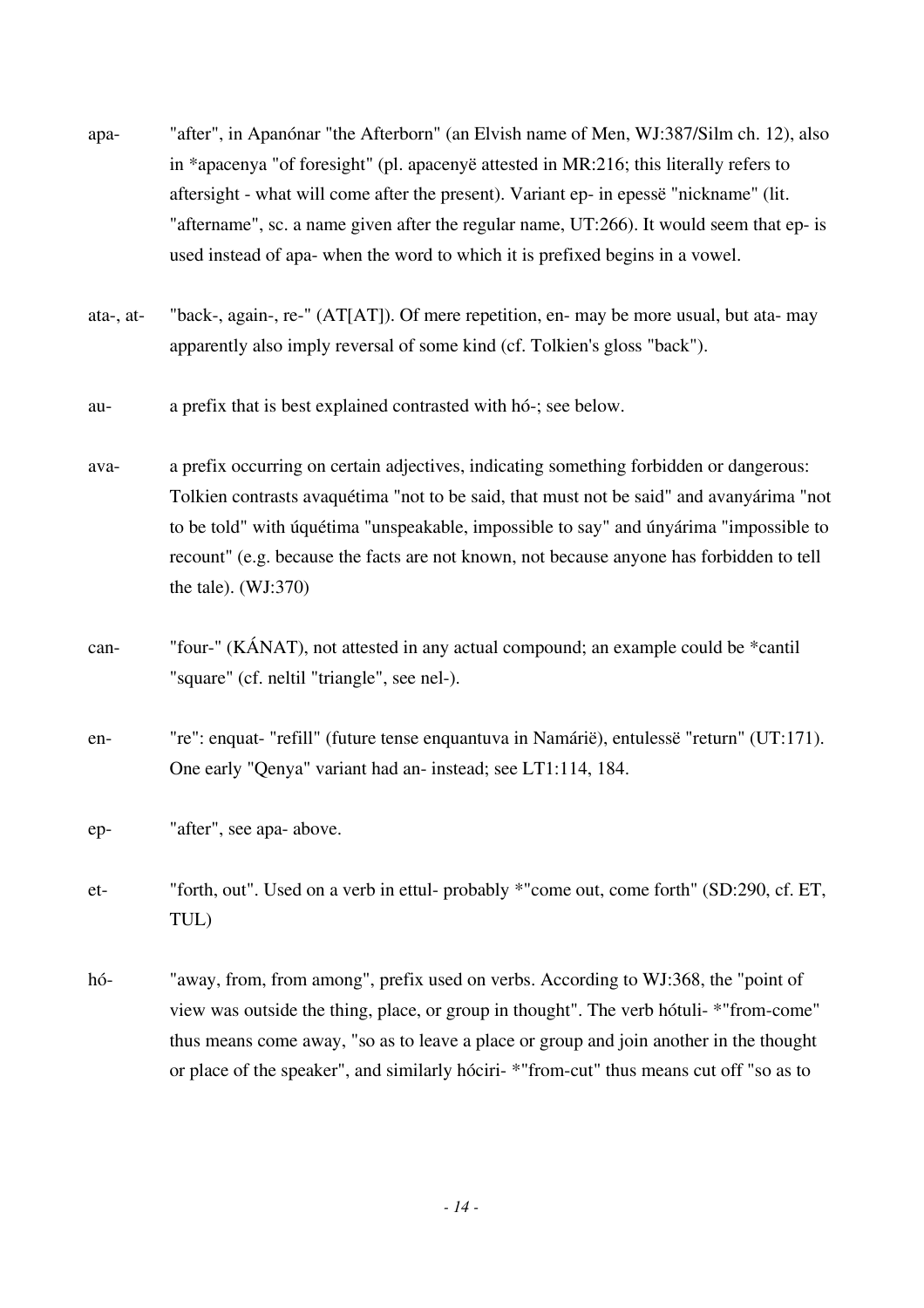have or use a required portion". Contrast the prefix au-, that has a similar meaning \*"from, away", but here the point of view stays with the thing, place or group in question. Auciri- also means "cut off", but now to get rid of a portion.

- il- negative prefix \*"un-"; it "denotes the opposite, the reversal, i.e. more than the mere negation" (LT1:255). Under the stem PHIR we find firin "dead" and ilfirin "immortal"; it can be seen that the negated form does not simply mean "not dead".
- lin- "many" (LI), prefixed to adjectives like lintyulussëa "having many poplars" (sc. lin- "many" + tyulussë "poplar" + the adjectival ending -a). Assimilated lil- in lillassëa "many-leaved" (pl. lillassië in the Markirya poem), this is lin- "many" + lassë "leaf" + the adjectival ending -a.
- nel- "tri-" (NEL), neltil "triangle" (TIL).
- nu- \*"under" in nuhuinenna "under the shadow" (SD:246), probably also in nucumna "humbled" (SD:246) - literally \*"under-bent".
- nun- \*"under, below", attested in nuntixë \*"underdot", a mark below the line of writing (TIK).
- o- (long vowel when stressed: ó-) "a frequent prefix...used in words describing the meeting, junction, or union of two things or persons, or of two groups thought of as units. Thus: omentië (meeting or junction of the directions of two people) as in the familiar greeting between two people, or two companies each going on a path that crosses that of the other: Elen síla lúmenna omentielvo! 'A star shines upon the hour of the meeting of out ways.' ... This prefix was normally unstressed in verbs or derivatives of verbs; or generally when the next following syllable was long. When stressed it had the form ó-, as in ónoni 'twins', beside the adj. onóna 'twin-born', also used as a noun 'one of a pair of twins'." (WJ:367). Cf. also otorno \*"with-brother", sc. a sworn brother as opposed to or in addition to a natural one (toron, torn- "brother"). Note that this prefix, unlike yo- (see below), primarily refers to two people, things or groups. However, this does not seem to be the case in olassië "collection of leaves, foliage" (< lassë "leaf"), that apparently refers to any number of leaves brought together (Letters:282).